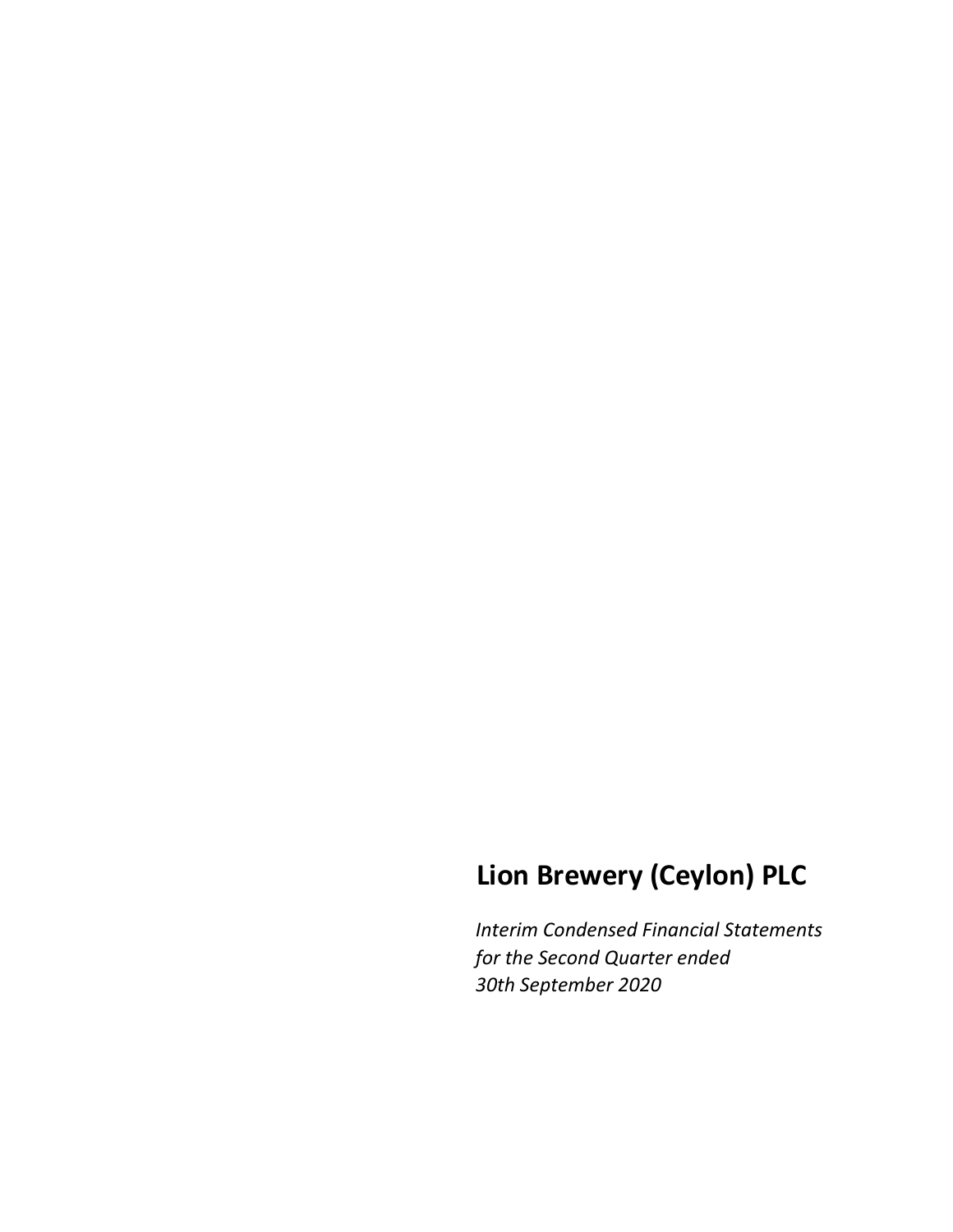# **LION BREWERY (CEYLON) PLC Review**

The company ended the 1st half of the reporting period with a 32% decline in profitability compared to the same period of the previous year. This was the result of the quarantine curfew during all of April and most of May. Since April is a seasonal month, a closure during this period impacts the company's performance very significantly and is reflected in the 11% decline in revenue during the 1st half. Very stringent control of overheads during this period helped reduce the impact of the drop in revenue & return what can be considered a reasonable level of profitability under extremely challenging external conditions.

Whilst business in the local market was adversely affected due to the pandemic, it was satisfying to record a significant growth in exports. Currently, Lion beer is exported to 25 countries & volumes increased by 19% during the 1st half whilst profits rose by 32% in this segment of the business. This was notwithstanding the slowdown in tourism in the Maldives – a sizable market for Lion beer exports – during this period. All export growth was organic as new markets were not penetrated during the 1st half.

After almost 4 ½ months of relative calm, COVID19 has once again impacted the country, particularly the Colombo & Gampaha districts. This will no doubt have an adverse impact on results although its extent will be determined by the length of the quarantine curfew in place currently. The government was very successful in dealing with the 1st phase of COVID19 & we are confident that the current outbreak will be dealt with in a similar fashion, both efficiently & expeditiously. If so, the company's results – whilst not completely unscathed – will continue to remain at what can be considered reasonable levels under very challenging circumstances.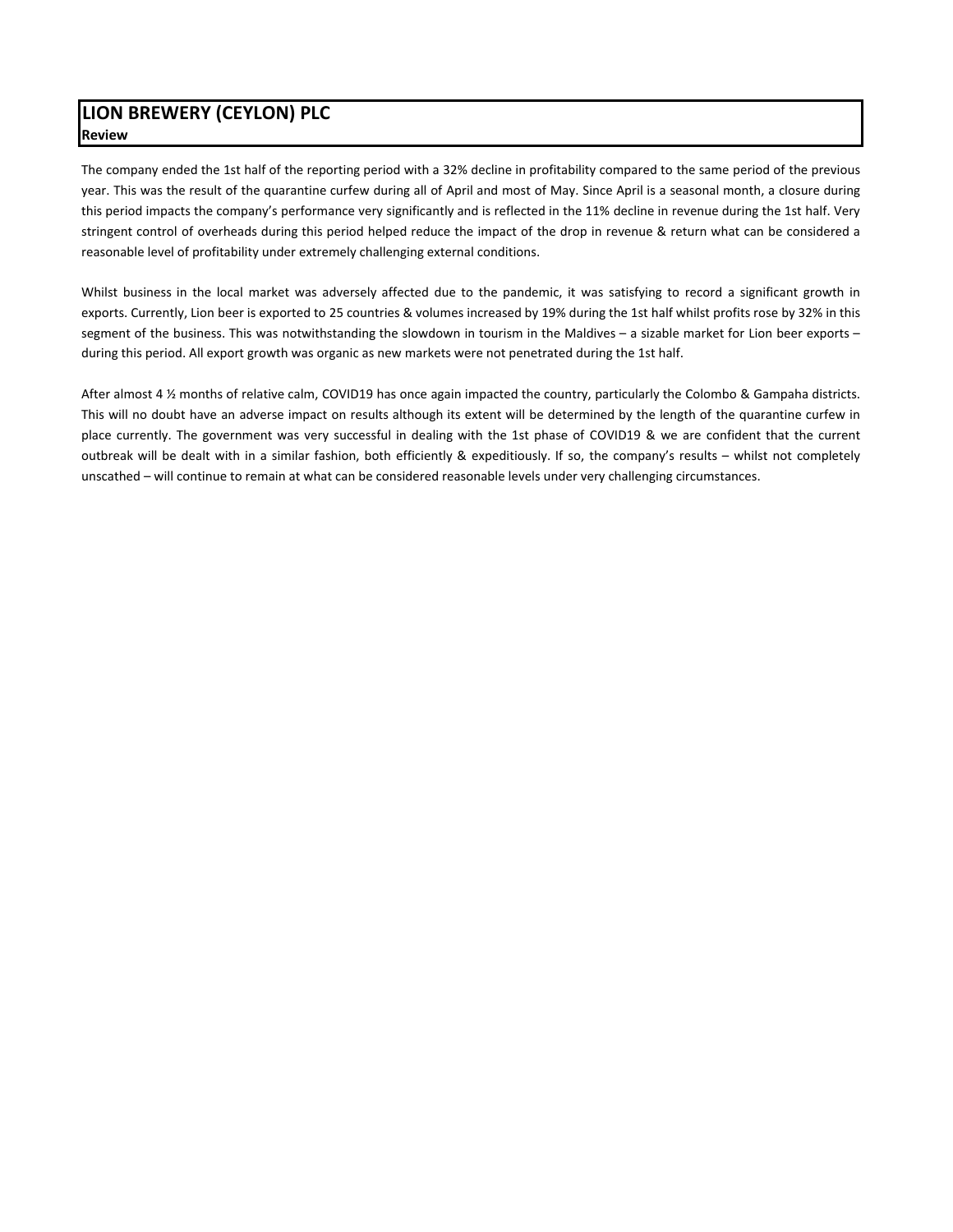# **LION BREWERY (CEYLON) PLC**

# **BOARD OF DIRECTORS AS AT 30TH SEPTEMBER 2020**

Mr. D. A. Cabraal (Chairman) Mr. H. Selvanathan (Deputy Chairman) Mr. S. K. Shah (Chief Executive Officer) Mr. D. C. R. Gunawardena Mr. K. Selvanathan (Director / Alternate Director to H. Selvanathan) Mr. D. R. P. Goonetilleke Mrs. S. J. F. Evans Mr. R. H. Meewakkala (Chief Executive Officer ‐ Designate w.e.f. 01/07/2020) Mr. Lim C. K. (resigned w.e.f. 16/10/2020) Mr. S. Selvanathan Mr. S. Clini Ms. V. Gun (appointed w.e.f. 19/10/2020)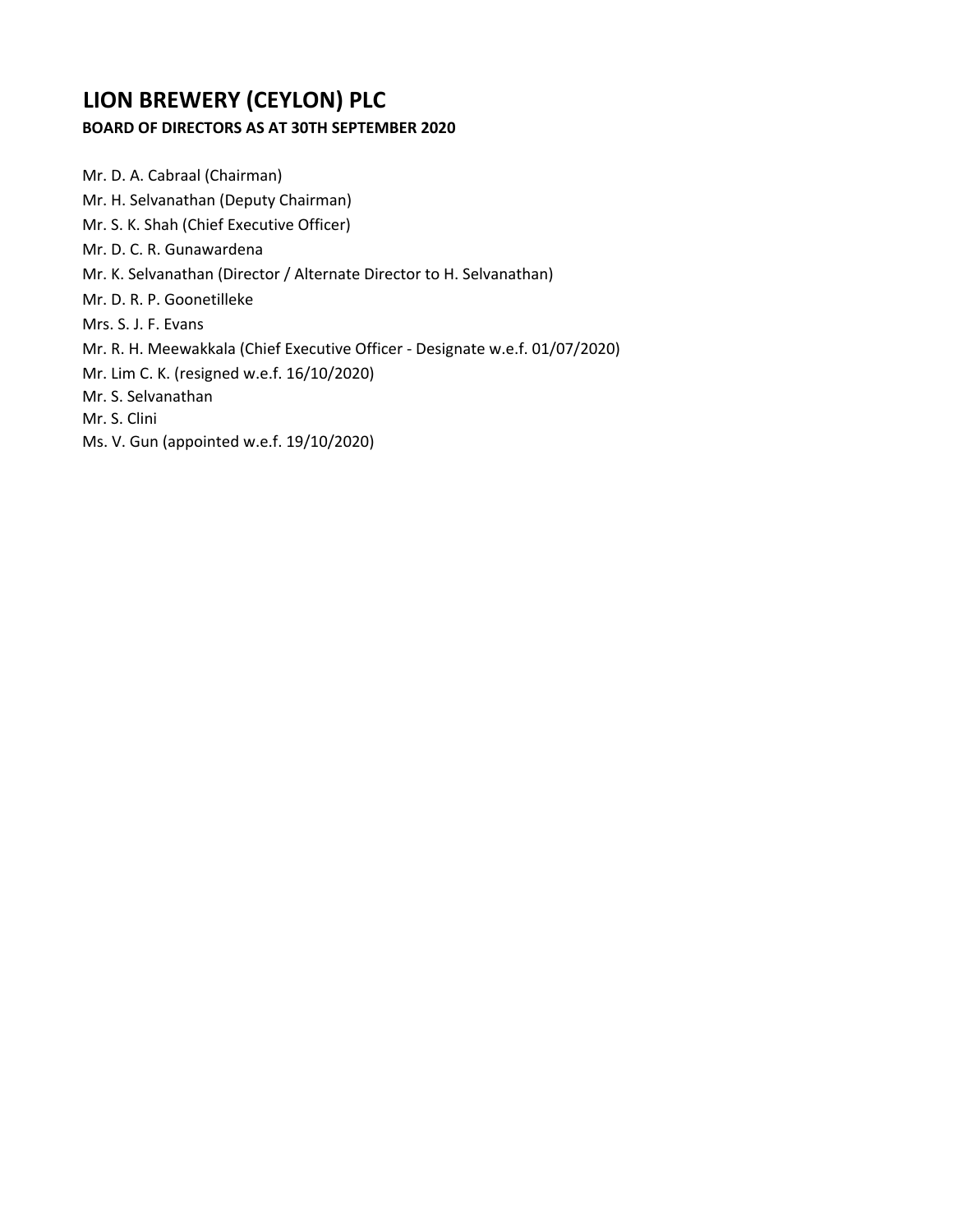| LION BREWERY (CEYLON) PLC                                             |            |                        |            |                        |
|-----------------------------------------------------------------------|------------|------------------------|------------|------------------------|
| <b>CONDENSED STATEMENT OF FINANCIAL POSITION</b>                      |            |                        |            |                        |
|                                                                       | Company    |                        |            | Group                  |
| <b>In Rs.'000s</b>                                                    | 30-Sep-20  | 31-Mar-20<br>(Audited) | 30-Sep-20  | 31-Mar-20<br>(Audited) |
| <b>ASSETS</b>                                                         |            |                        |            |                        |
| <b>Non- Current Assets</b>                                            |            |                        |            |                        |
| Property, plant & equipment                                           | 17,547,775 | 17,554,046             | 19,132,997 | 19,152,259             |
| Right of use assets                                                   | 173,119    | 162,759                | 173,119    | 162,759                |
| Intangible assets                                                     | 1,639,418  | 1,642,330              | 1,639,418  | 1,642,330              |
| Investments in subsidiary                                             | 1,029,623  | 1,029,623              |            |                        |
| <b>Total Non-Current Assets</b>                                       | 20,389,935 | 20,388,758             | 20,945,534 | 20,957,348             |
|                                                                       |            |                        |            |                        |
| <b>Current Assets</b>                                                 |            |                        |            |                        |
| Inventories                                                           | 2,529,226  | 2,582,120              | 2,529,226  | 2,582,120              |
| Trade and other receivables                                           | 1,534,628  | 1,291,041              | 1,550,884  | 1,297,428              |
| Amounts due from related companies                                    | 426,057    | 609,024                | 426,057    | 609,024                |
| Cash and cash equivalents                                             | 10,179,654 | 13,183,568             | 10,324,803 | 13,338,381             |
| <b>Total Current Assets</b>                                           | 14,669,565 | 17,665,753             | 14,830,970 | 17,826,953             |
| <b>Total Assets</b>                                                   | 35,059,500 | 38,054,511             | 35,776,504 | 38,784,301             |
| <b>EQUITY AND LIABILITIES</b>                                         |            |                        |            |                        |
| <b>Equity</b>                                                         |            |                        |            |                        |
| Stated capital                                                        | 2,537,801  | 2,537,801              | 2,537,801  | 2,537,801              |
| Capital reserves                                                      | 972,968    | 972,968                | 1,388,475  | 1,388,475              |
| <b>Retained earnings</b>                                              | 11,958,915 | 11,427,695             | 11,736,991 | 11,216,367             |
| <b>Total Equity</b>                                                   | 15,469,684 | 14,938,464             | 15,663,267 | 15,142,643             |
|                                                                       |            |                        |            |                        |
| <b>Non- Current Liabilities</b>                                       |            |                        |            |                        |
| Loans and borrowings                                                  | 4,380,824  | 2,633,041              | 4,380,824  | 2,633,041              |
| Lease creditor (Note 04)                                              | 175,273    | 158,642                | 175,273    | 158,642                |
| <b>Employee benefits</b>                                              | 203,912    | 198,737                | 203,912    | 198,737                |
| Net deferred tax liabilities<br><b>Total Non- Current Liabilities</b> | 4,568,568  | 4,602,596              | 5,082,392  | 5,116,420              |
|                                                                       | 9,328,577  | 7,593,016              | 9,842,401  | 8,106,840              |
| <b>Current Liabilities</b>                                            |            |                        |            |                        |
| Trade and other payables                                              | 1,754,874  | 1,477,865              | 1,762,114  | 1,486,979              |
| Amounts due to related companies                                      | 173,315    | 108,371                | 172,290    | 107,748                |
| Refundable deposits                                                   | 1,898,920  | 1,715,620              | 1,898,920  | 1,715,620              |
| <b>Current tax liabilities</b>                                        | 2,018,898  | 82,996                 | 2,022,280  | 86,292                 |
| Loans and borrowings                                                  | 3,918,589  | 9,958,243              | 3,918,589  | 9,958,243              |
| Lease creditor (Note 04)                                              | 13,474     | 12,370                 | 13,474     | 12,370                 |
| <b>Bank overdrafts</b>                                                | 483,169    | 2,167,566              | 483,169    | 2,167,566              |
| <b>Total Current Liabilities</b>                                      | 10,261,239 | 15,523,031             | 10,270,836 | 15,534,818             |
| <b>Total Liabilities</b>                                              | 19,589,816 | 23,116,047             | 20,113,237 | 23,641,658             |
| <b>Total Equity and Liabilities</b>                                   | 35,059,500 | 38,054,511             | 35,776,504 | 38,784,301             |
| Net assets per ordinary share (Rs.)                                   | 193.37     | 186.73                 | 195.79     | 189.28                 |

The above figures are provisional and subject to audit.

These financial statements are in compliance with the requirements of the Companies Act No. 07 of 2007.

(Sgd.) **J.N. Goonaratne** Financial Controller‐Corporate

The Board of Directors is responsible for the preparation and presentation of these Financial Statements.

Approved and signed on behalf of the Managers Approved and signed on behalf of the Board

(Sgd.) (Sgd.) (Sgd.) **V. R. Wijesinghe S.K. Shah D.R.P. Goonetilleke** Director Director Director **Carsons Management Services (Private) Limited** 18<sup>th</sup> November 2020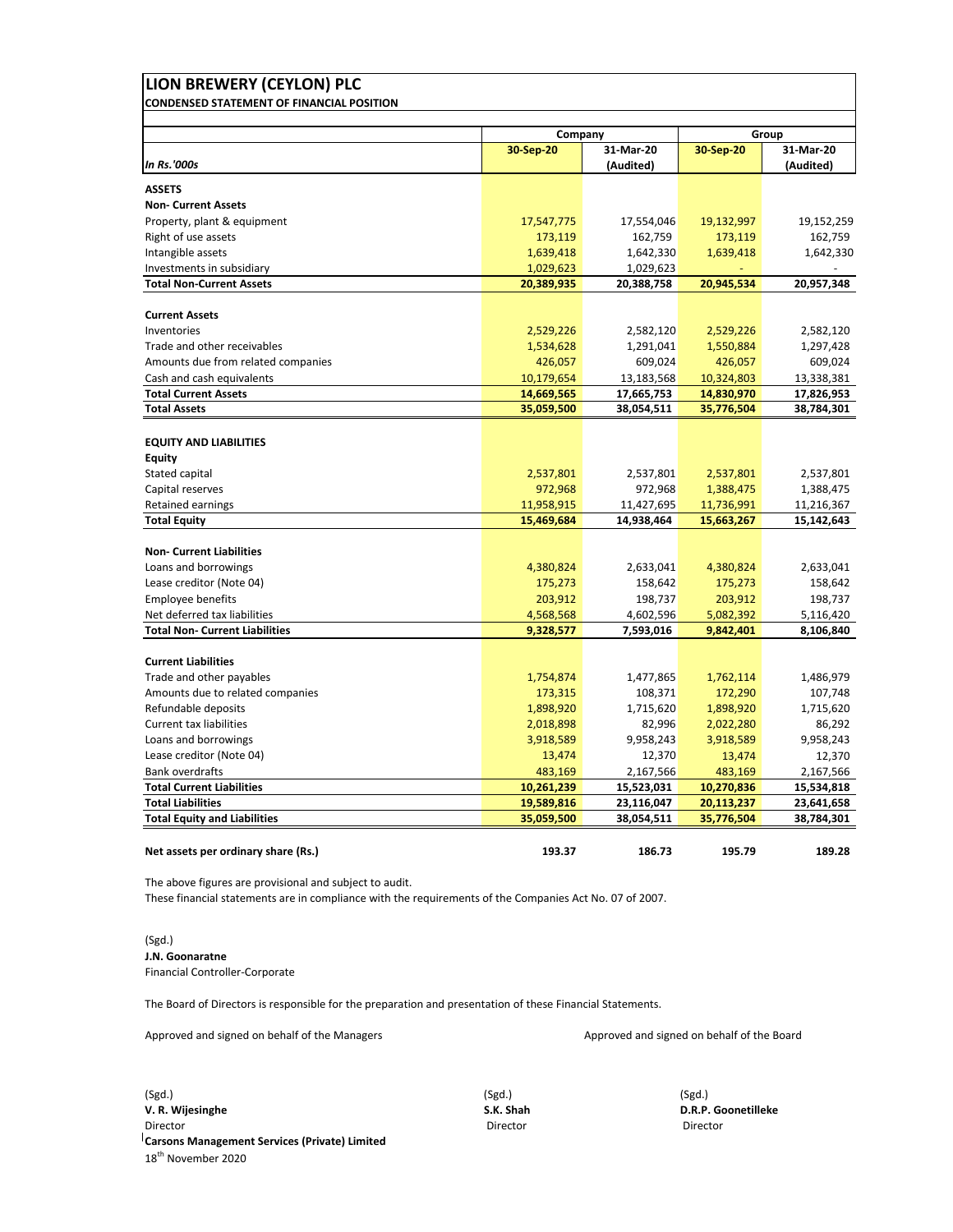| <b>LION BREWERY (CEYLON) PLC</b>                           |                          |                          |             |                         |                          |                          |                |
|------------------------------------------------------------|--------------------------|--------------------------|-------------|-------------------------|--------------------------|--------------------------|----------------|
| CONDENSED STATEMENT OF COMPREHENSIVE INCOME - COMPANY      |                          |                          |             |                         |                          |                          |                |
| In Sri Lankan Rs.'000s                                     | <b>Quarter Ended</b>     |                          |             | <b>Six Months Ended</b> |                          |                          | Year ended     |
|                                                            | 30.09.2020               | 30.09.2019               | Change<br>% | 30.09.2020              | 30.09.2019               | Change<br>%              | 31.03.2020     |
|                                                            |                          |                          |             |                         |                          |                          | (Audited)      |
| Revenue                                                    | 15,070,666               | 12,319,224               | 22          | 21,529,081              | 24,077,868               | (11)                     | 47,835,328     |
| Cost of sales                                              | (11,999,622)             | (9,546,064)              | 26          | (17, 322, 404)          | (18, 576, 019)           | (7)                      | (37, 330, 756) |
| <b>Gross profit</b>                                        | 3,071,044                | 2,773,160                | 11          | 4,206,677               | 5,501,849                | (24)                     | 10,504,572     |
| Other income                                               | 46,127                   | 35,523                   | 30          | 62,026                  | 70,091                   | (12)                     | 150,253        |
|                                                            | 3,117,171                | 2,808,683                | 11          | 4,268,703               | 5,571,940                | (23)                     | 10,654,825     |
| Distribution expenses                                      | (712, 564)               | (745, 821)               | (4)         | (1,238,913)             | (1,420,601)              | (13)                     | (2,908,894)    |
| Administrative expenses                                    | (365,600)                | (376, 243)               | (3)         | (673, 331)              | (739, 855)               | (9)                      | (1,556,963)    |
| Other expenses                                             | (131, 432)               | (129, 236)               | 2           | (209,080)               | (359,980)                | (42)                     | (517, 623)     |
| Impairment of intangible assets                            |                          |                          | -           |                         |                          | ۰                        | (740, 315)     |
| Operating profit before finance cost                       | 1,907,575                | 1,557,383                | 22          | 2,147,379               | 3,051,504                | (30)                     | 4,931,030      |
| Finance income                                             | 195,002                  | 254,554                  | (23)        | 429,694                 | 590,230                  | (27)                     | 1,012,709      |
| Finance costs                                              | (313, 107)               | (381, 157)               | (18)        | (745, 996)              | (845, 237)               | (12)                     | (1,538,036)    |
| <b>Net finance costs</b>                                   | (118, 105)               | (126, 603)               | (7)         | (316,302)               | (255,007)                | 24                       | (525, 327)     |
| <b>Profit before taxation</b>                              | 1,789,470                | 1,430,780                | 25          | 1,831,077               | 2,796,497                | (35)                     | 4,405,703      |
| Income tax expense                                         | (637, 560)               | (520, 279)               | 23          | (693,886)               | (1,085,495)              | (36)                     | (1,743,340)    |
| Deferred taxation                                          | (58, 732)                | 18,795                   | (412)       | 34,029                  | 1,526                    | 2130                     | 229,037        |
| <b>Profit after taxation</b>                               | 1,093,178                | 929,296                  | 18          | 1,171,220               | 1,712,528                | (32)                     | 2,891,400      |
| Other comprehensive income                                 |                          |                          |             |                         |                          |                          |                |
| Items that will not be reclassified to profit or loss      |                          |                          |             |                         |                          |                          |                |
| Remeasurement of employee benefit obligations              | $\overline{\phantom{a}}$ |                          | $\sim$      |                         | $\overline{\phantom{a}}$ | $\overline{\phantom{a}}$ | 11,545         |
| Deferred tax charge on actuarial gain                      | $\overline{\phantom{a}}$ | $\overline{\phantom{a}}$ | $\sim$      | $\equiv$                | $\overline{\phantom{a}}$ | $\overline{\phantom{a}}$ | (4,618)        |
| Revaluation gain on land & buildings                       |                          |                          |             |                         | $\sim$                   | $\overline{\phantom{a}}$ | 317,351        |
| Deferred tax charge on land and building revaluation       |                          |                          |             |                         |                          | ÷.                       | (126, 940)     |
| Total other comprehensive income for the period net of tax |                          |                          |             |                         |                          | $\overline{a}$           | 197,338        |
| Total comprehensive income for the period                  | 1,093,178                | 929,296                  | 18          | 1,171,220               | 1,712,528                | (32)                     | 3,088,738      |
|                                                            |                          |                          |             |                         |                          |                          |                |
| Earnings per ordinary share (Rs.)                          | 13.66                    | 11.62                    |             | 14.64                   | 21.41                    |                          | 36.14          |

*The above figures are provisional and subject to audit.*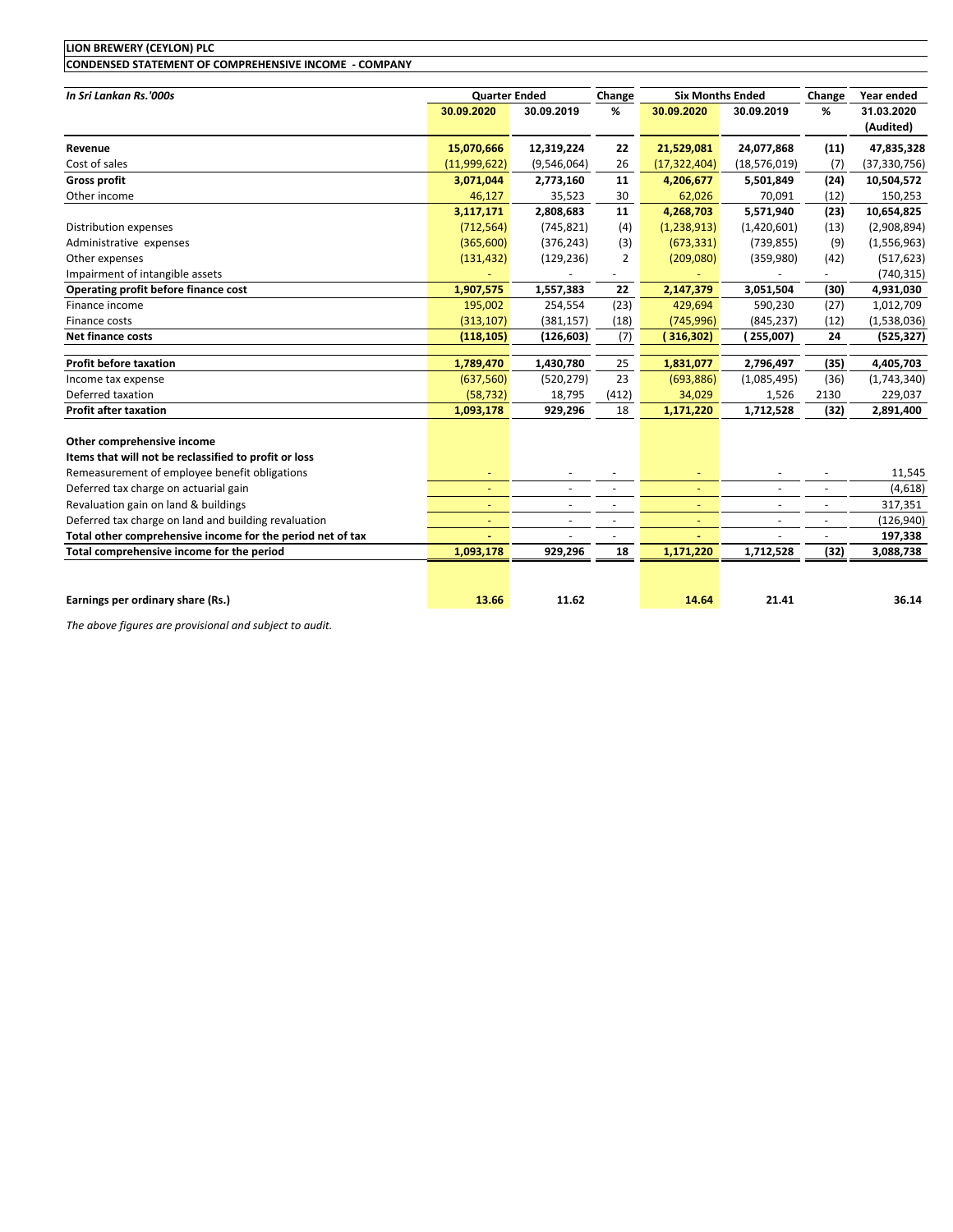| LION BREWERY (CEYLON) PLC                                  |                                    |                          |                          |                          |                                       |                          |                                              |
|------------------------------------------------------------|------------------------------------|--------------------------|--------------------------|--------------------------|---------------------------------------|--------------------------|----------------------------------------------|
| CONDENSED STATEMENT OF COMPREHENSIVE INCOME - GROUP        |                                    |                          |                          |                          |                                       |                          |                                              |
|                                                            |                                    |                          |                          |                          |                                       |                          |                                              |
| In Sri Lankan Rs.'000s                                     | <b>Quarter Ended</b><br>30.09.2020 | 30.09.2019               | Change<br>%              | 30.09.2020               | <b>Six Months Ended</b><br>30.09.2019 | Change<br>%              | <b>Year Ended</b><br>31.03.2020<br>(Audited) |
|                                                            |                                    |                          |                          |                          |                                       |                          |                                              |
| Revenue                                                    | 15,070,666                         | 12,319,224               | 22                       | 21,529,081               | 24,077,868                            | (11)                     | 47,835,328                                   |
| Cost of sales                                              | (11,999,622)                       | (9,546,064)              | 26                       | (17, 322, 404)           | (18, 576, 019)                        | (7)                      | (37, 330, 756)                               |
| <b>Gross profit</b>                                        | 3,071,044                          | 2,773,160                | 11                       | 4,206,677                | 5,501,849                             | (24)                     | 10,504,572                                   |
| Other income                                               | 46,572                             | 37,013                   | 26                       | 63,111                   | 82,070                                | (23)                     | 162,319                                      |
|                                                            | 3,117,616                          | 2,810,173                | 11                       | 4,269,788                | 5,583,919                             | (24)                     | 10,666,891                                   |
| Distribution expenses                                      | (712, 564)                         | (745, 821)               | (4)                      | (1,238,913)              | (1,420,601)                           | (13)                     | (2,908,894)                                  |
| Administrative expenses                                    | (373, 436)                         | (384, 573)               | (3)                      | (689, 573)               | (757, 462)                            | (9)                      | (1,594,622)                                  |
| Other expenses                                             | (131, 432)                         | (129, 236)               | 2                        | (209,080)                | (359,980)                             | (42)                     | (517, 623)                                   |
| Impairment of intangible assets                            |                                    |                          | $\overline{\phantom{a}}$ |                          |                                       | $\overline{\phantom{a}}$ | (740, 315)                                   |
| Operating profit before finance cost                       | 1,900,184                          | 1,550,543                | 23                       | 2,132,222                | 3,045,876                             | (30)                     | 4,905,437                                    |
| Finance income                                             | 197,326                            | 257,966                  | (24)                     | 434,255                  | 596,118                               | (27)                     | 1,020,932                                    |
| Finance costs                                              | (313, 107)                         | (381, 157)               | (18)                     | (745, 996)               | (845, 237)                            | (12)                     | (1,538,036)                                  |
| Net finance costs                                          | (115, 781)                         | (123, 191)               | (6)                      | (311,741)                | (249, 119)                            | 25                       | (517, 104)                                   |
| <b>Profit before taxation</b>                              | 1,784,403                          | 1,427,352                | 25                       | 1,820,481                | 2,796,757                             | (35)                     | 4,388,333                                    |
| Income tax expense                                         | (637, 561)                         | (519, 588)               | 23                       | (693, 886)               | (1,085,495)                           | (36)                     | (1,743,340)                                  |
| Deferred taxation                                          | (58, 732)                          | 18,795                   | (412)                    | 34,029                   | 1,526                                 | 2,130                    | 167,137                                      |
| <b>Profit after taxation</b>                               | 1,088,110                          | 926,559                  | 17                       | 1,160,624                | 1,712,788                             | (32)                     | 2,812,130                                    |
|                                                            |                                    |                          |                          |                          |                                       |                          |                                              |
| Other comprehensive income                                 |                                    |                          |                          |                          |                                       |                          |                                              |
| Items that will not be reclassified to profit or loss      |                                    |                          |                          |                          |                                       |                          |                                              |
| Remeasurement of employee benefit obligations              |                                    | $\sim$                   | $\sim$                   | ÷                        | ٠                                     | ٠                        | 11,545                                       |
| Deferred tax charge on actuarial (gain)/loss               | ٠                                  | $\sim$                   | ×.                       | ÷.                       | ÷.                                    | $\sim$                   | (4,618)                                      |
| Revaluation gain on land & buildings                       | ٠                                  | $\overline{\phantom{a}}$ | $\overline{\phantom{a}}$ | $\overline{\phantom{a}}$ | $\overline{\phantom{a}}$              | $\overline{\phantom{a}}$ | 560,472                                      |
| Deferred tax charge on land and building revaluation       |                                    |                          | $\sim$                   |                          | $\overline{a}$                        | ä,                       | (278, 767)                                   |
| Total other comprehensive income for the period net of tax |                                    |                          | $\overline{\phantom{a}}$ |                          |                                       | $\sim$                   | 288,632                                      |
| Total comprehensive income for the period                  | 1,088,110                          | 926,559                  | 17                       | 1,160,624                | 1,712,788                             | (32)                     | 3,100,762                                    |
| Earnings per ordinary share (Rs.)                          | 13.60                              | 11.58                    |                          | 14.51                    | 21.41                                 |                          | 35.15                                        |

*The above figures are provisional and subject to audit.*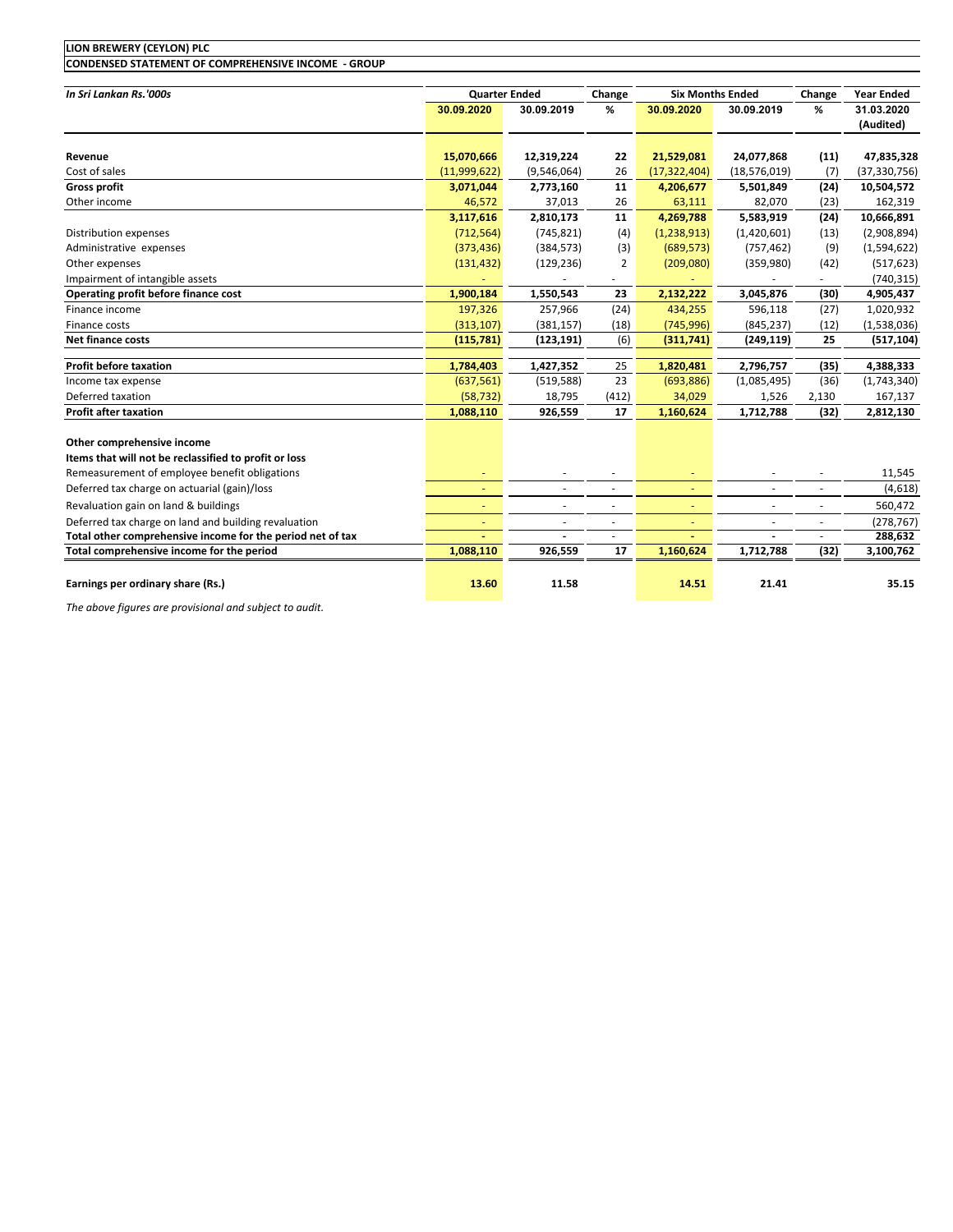| LION BREWERY (CEYLON) PLC                                                          |                       |                          |                             |                         |
|------------------------------------------------------------------------------------|-----------------------|--------------------------|-----------------------------|-------------------------|
| <b>STATEMENT OF CHANGES IN EQUITY</b>                                              |                       |                          |                             |                         |
| Company                                                                            |                       |                          |                             |                         |
| <b>In Rs.'000s</b>                                                                 | <b>Stated Capital</b> | Revaluation<br>Reserve   | Retained<br><b>Earnings</b> | <b>Total Equity</b>     |
| Balance as at 1st April 2019                                                       | 2,537,801             | 782,557                  | 9,008,246                   | 12,328,604              |
| Total comprehensive income for the period<br>Profit for the period                 |                       |                          | 1,712,528                   | 1,712,528               |
| Other comprehensive income                                                         |                       |                          |                             |                         |
| Total comprehensive income for the period                                          |                       |                          | 1,712,528                   | 1,712,528               |
| Transactions with owners of the Company                                            |                       |                          |                             |                         |
| <b>Distribution made to owners</b>                                                 |                       |                          |                             |                         |
| Ordinary dividends<br>Balance as at 30th September 2019                            | 2,537,801             | 782,557                  | (480,000)<br>10,240,774     | (480,000)<br>13,561,132 |
| Balance as at 1st April 2019                                                       | 2,537,801             | 782,557                  | 9,008,246                   | 12,328,604              |
| Total comprehensive income for the year                                            |                       |                          |                             |                         |
| Profit for the year                                                                |                       |                          | 2,891,400                   | 2,891,400               |
| Other comprehensive income for the year<br>Total comprehensive income for the year |                       | 190,411<br>190,411       | 6,927<br>2,898,327          | 197,338<br>3,088,738    |
|                                                                                    |                       |                          |                             |                         |
| <b>Transactions with owners of the Company</b>                                     |                       |                          |                             |                         |
| <b>Distribution made to owners</b><br>Ordinary dividends                           |                       |                          | (480,000)                   | (480,000)               |
| Forfeiture of unclaimed dividends                                                  |                       |                          | 1,122                       | 1,122                   |
| Balance as at 31st March 2020                                                      | 2,537,801             | 972,968                  | 11,427,695                  | 14,938,464              |
| Balance as at 1st April 2020                                                       | 2,537,801             | 972,968                  | 11,427,695                  | 14,938,464              |
| Total comprehensive income for the period                                          |                       |                          |                             |                         |
| Profit for the period<br>Other comprehensive income for the period                 |                       | $\overline{a}$           | 1,171,220                   | 1,171,220               |
| Total comprehensive income for the period                                          | ÷                     | ÷                        | 1,171,220                   | 1,171,220               |
|                                                                                    |                       |                          |                             |                         |
| Transactions with owners of the Company<br>Distribution made to owners             |                       |                          |                             |                         |
| Ordinary dividends                                                                 |                       |                          | (640,000)                   | (640,000)               |
| Balance as at 30th September 2020                                                  | 2,537,801             | 972,968                  | 11,958,915                  | 15,469,684              |
|                                                                                    |                       |                          |                             |                         |
|                                                                                    |                       |                          |                             |                         |
| <b>GROUP</b><br><b>In Rs.'000s</b>                                                 |                       |                          |                             |                         |
|                                                                                    | <b>Stated Capital</b> | Revaluation<br>Reserve   | Retained<br><b>Earnings</b> | <b>Total Equity</b>     |
|                                                                                    |                       |                          |                             |                         |
| Balance as at 1st April 2019<br>Total comprehensive income for the period          | 2,537,801             | 1,106,770                | 8,876,188                   | 12,520,759              |
| Profit for the period                                                              |                       |                          | 1,712,788                   | 1,712,788               |
| Other comprehensive income                                                         | ÷.                    | ÷.                       |                             |                         |
| Total comprehensive income for the period                                          |                       |                          | 1,712,788                   | 1,712,788               |
| Transactions with owners of the Company                                            |                       |                          |                             |                         |
| <b>Distribution made to owners</b><br>Ordinary dividends                           |                       |                          | (480,000)                   | (480,000)               |
| Balance as at 30th September 2019                                                  | 2,537,801             | 1,106,770                | 10,108,976                  | 13,753,547              |
| <b>Balance as at 1st April 2019</b>                                                | 2,537,801             | 1,106,770                | 8,876,188                   | 12,520,759              |
| Total comprehensive income for the year                                            |                       |                          |                             |                         |
| Profit for the year                                                                |                       | $\overline{a}$           | 2,812,130                   | 2,812,130               |
| Other comprehensive income for the year<br>Total comprehensive income for the year | ÷                     | 281,705<br>281,705       | 6,927<br>2,819,057          | 288,632<br>3,100,762    |
|                                                                                    |                       |                          |                             |                         |
| <b>Transactions with owners of the Company</b><br>Distribution made to owners      |                       |                          |                             |                         |
| Ordinary dividends                                                                 |                       |                          | (480,000)                   | (480,000)               |
| Forfeiture of unclaimed dividends<br>Balance as at 31st March 2020                 |                       | 1,388,475                | 1,122<br>11,216,367         | 1,122                   |
|                                                                                    | 2,537,801             |                          |                             | 15,142,643              |
| Balance as at 1st April 2020                                                       | 2,537,801             | 1,388,475                | 11,216,367                  | 15,142,643              |
| Total comprehensive income for the year<br>Profit for the period                   |                       |                          |                             |                         |
| Other comprehensive income for the period                                          |                       |                          | 1,160,624                   | 1,160,624               |
| Total comprehensive income for the year                                            | ٠                     | $\overline{\phantom{a}}$ | 1,160,624                   | 1,160,624               |
| <b>Transactions with owners of the Company</b>                                     |                       |                          |                             |                         |
| Distribution made to owners<br>Ordinary dividends                                  |                       |                          | (640,000)                   | (640,000)               |

٦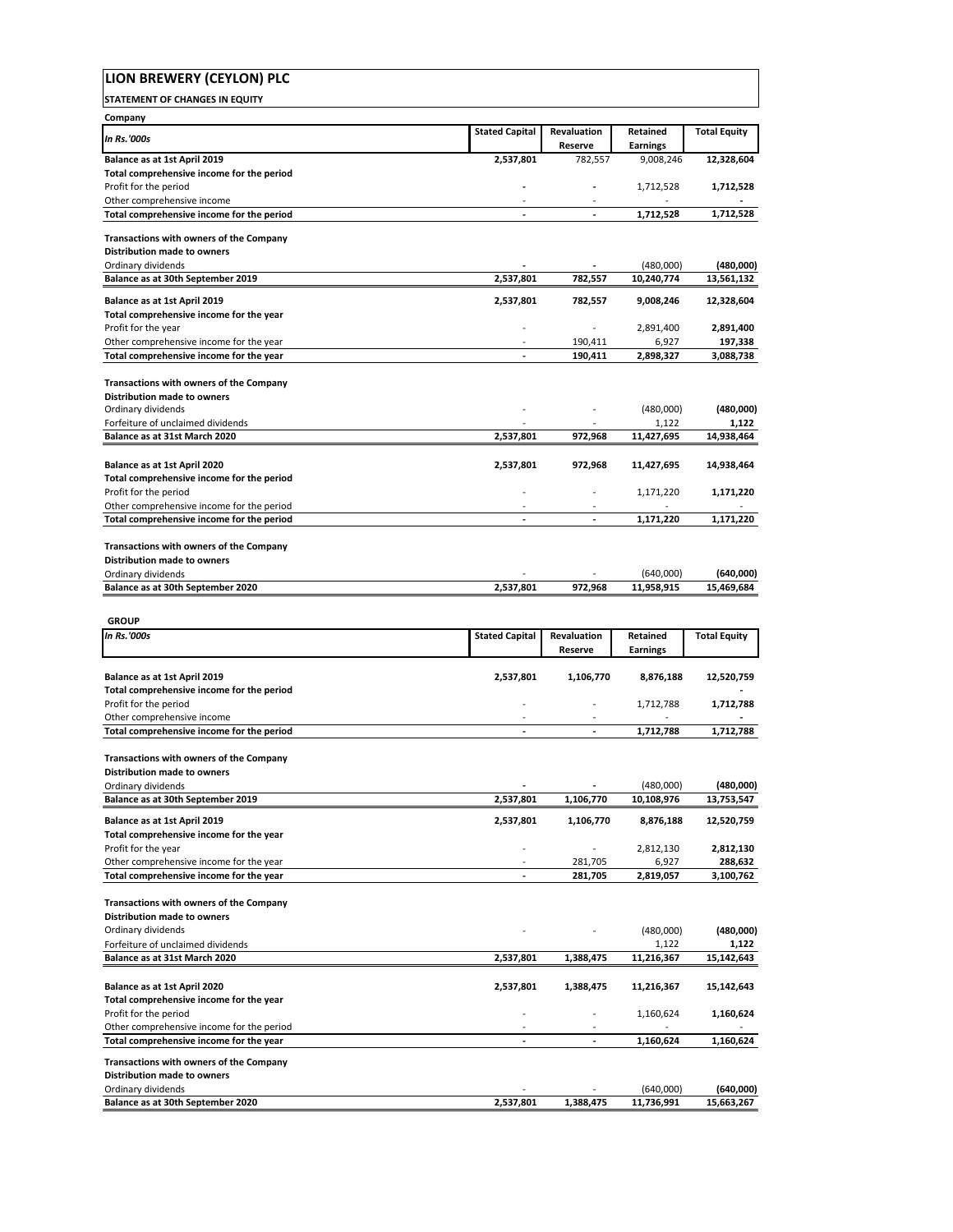| LION BREWERY (CEYLON) PLC                                 |               |                                      |               |                |                          |               |
|-----------------------------------------------------------|---------------|--------------------------------------|---------------|----------------|--------------------------|---------------|
| <b>STATEMENT OF CASH FLOWS</b>                            |               | Company                              |               |                | Group                    |               |
| Period ended                                              | 30.09.2020    | 30.09.2019                           | 31.03.2020    | 30.09.2020     | 30.09.2019               | 31.03.2020    |
| In Rs.'000s                                               |               |                                      | (Audited)     |                |                          | (Audited)     |
|                                                           |               |                                      |               |                |                          |               |
| Cash flows from operating activities                      | 1,831,077     |                                      |               |                | 2,796,757                |               |
| <b>Profit before taxation</b>                             |               | 2,796,497                            | 4,405,703     | 1,820,481      |                          | 4,388,333     |
| Adjustments for:                                          |               |                                      |               |                |                          |               |
| Finance costs                                             | 753,873       | 849,706                              | 1,557,657     | 753,873        | 849,706                  | 1,557,657     |
| Depreciation on property, plant & equipment               | 608,455       | 595,447                              | 1,185,684     | 621,445        | 609,044                  | 1,212,460     |
| Amortization on Intangible assets                         | 2,911         | 2,244                                | 4,850         | 2,911          | 2,244                    | 4,850         |
| Depreciation on Leased assets                             | 15,344        | 7,796                                | 22,916        | 15,344         | 7,796                    | 22,916        |
| Net inventory provision /(reversal)                       | (8,637)       | (9, 441)                             | 38,847        | (8,637)        | (9, 441)                 | 38,847        |
| Provision for retirement benefit obligation               | 8,127         | 8,338                                | 38,858        | 8,127          | 8,338                    | 38,858        |
| Impairment of property, plant & equipment                 | ÷.            | 150,223                              | 4,729         | Ξ              | 150,223                  | 4,729         |
| Impairment of intangible assets                           | ÷             | $\blacksquare$                       | 740,315       | $\blacksquare$ | $\overline{\phantom{a}}$ | 740,315       |
| Loss /(gain) on disposal of property, plant & equipment   | Ξ             | (1, 575)<br>$\overline{\phantom{a}}$ | (8,950)       | $\blacksquare$ | (11,520)                 | (19, 246)     |
| Loss on disposal of retainable containers                 | ÷             |                                      | 132,443       | $\blacksquare$ |                          | 132,443       |
| Lease interest                                            | 13,947        | 6,211                                | 15,508        | 13,947         | 6,211                    | 15,508        |
| Exchange loss/ (gain)                                     | (1, 376)      | 5,023                                | 6,167         | (1, 376)       | 5,023                    | 6,166         |
| Finance Income                                            | (429, 694)    | (590, 230)                           | (1,012,709)   | (434, 255)     | (596, 118)               | (1,020,932)   |
| Operating cash flow before working capital changes        | 2,794,027     | 3,820,239                            | 7,132,017     | 2,791,860      | 3,818,263                | 7,122,904     |
| (Increase)/Decrease in inventories                        | 61,531        | (47,099)                             | (515, 156)    | 61,531         | (47,099)                 | (515, 156)    |
| (Increase)/Decrease in trade and other receivables        | (242, 211)    | (255, 011)                           | 454,327       | (252,080)      | (255, 296)               | 455,641       |
| (Increase)/Decrease in amounts due from related companies | 182,967       | (26, 478)                            | 104,206       | 182,967        | (26, 478)                | 104,206       |
| Increase/(Decrease) in tax payable                        | 1,518,016     | (439, 778)                           | (1,754,305)   | 1,518,103      | (440, 471)               | (1,753,671)   |
| Increase/(Decrease) in trade and other payables           | 277,009       | 91,042                               | 377,126       | 275,135        | 91,552                   | 379,387       |
| Increase/(Decrease) in amounts due to related companies   | 64,944        | 18,019                               | (6,689)       | 64,542         | 18,051                   | (7, 198)      |
| Cash generated from operations                            | 4,656,283     | 3,160,934                            | 5,791,526     | 4,642,058      | 3,158,521                | 5,786,113     |
| Finance expenses paid                                     | (714, 341)    | (743,004)                            | (1,419,256)   | (714, 341)     | (743,004)                | (1,419,256)   |
| Retirement benefits paid                                  | (2,952)       | (19,086)                             | (26,006)      | (2,952)        | (19,086)                 | (26,006)      |
| Tax paid                                                  | (276,000)     | (1,096,000)                          | (2,391,223)   | (276,000)      | (1,095,307)              | (2,391,223)   |
| Net cash generated from operating activities              | 3,662,990     | 1,302,844                            | 1,955,041     | 3,648,765      | 1,301,124                | 1,949,629     |
| Cash flows from investing activities                      |               |                                      |               |                |                          |               |
| Purchase and construction of property, plant & equipment  | (602, 184)    | (777, 412)                           | (1,889,170)   | (602, 184)     | (777, 412)               | (1,889,170)   |
| Purchase of intangible assets                             |               |                                      | (5, 747)      |                |                          | (5, 747)      |
| Proceeds from sale of property, plant & equipment         |               | 2,337                                | 9,713         |                | 23,566                   | 37,350        |
| Agent deposits received                                   | 183,299       | 159,285                              | 259,396       | 183,299        | 159,285                  | 259,396       |
| Interest received                                         | 429,694       | 590,230                              | 1,012,709     | 434,255        | 596,117                  | 1,020,932     |
| Net cash (used in)/generated from investing activities    | 10,809        | (25, 560)                            | (613,099)     | 15,370         | 1,556                    | (577, 239)    |
|                                                           |               |                                      |               |                |                          |               |
| Cash flows from financing activities                      |               |                                      |               |                |                          |               |
| Loans and borrowings received                             | 3,000,000     |                                      | 4,373,249     | 3,000,000      |                          | 4,373,249     |
| Repayments of loans and borrowing                         | (7, 331, 400) | (3,624,771)                          | (1,592,619)   | (7, 331, 400)  | (3,624,771)              | (1,592,619)   |
| Repayments of debentures                                  |               |                                      | (2,000,000)   | ٠              | ٠                        | (2,000,000)   |
| Lease payments                                            | (21, 916)     | (10, 983)                            | (30, 171)     | (21, 916)      | (10, 983)                | (30, 171)     |
| Forfeiture of unclaimed dividends                         |               |                                      | 1,122         |                |                          | 1,122         |
| Dividend paid net of tax                                  | (640,000)     | (412,800)                            | (413,985)     | (640,000)      | (412,800)                | (413, 985)    |
| Net cash used in financing activities                     | (4,993,316)   | (4,048,554)                          | 337,596       | (4,993,316)    | (4,048,554)              | 337,596       |
|                                                           |               |                                      |               |                |                          |               |
| Net (decrease)/increase in cash & cash equivalents        | (1,319,517)   | (2,771,270)                          | 1,679,538     | (1,329,181)    | (2,745,874)              | 1,709,985     |
| Cash & cash equivalents at the beginning of the year      | 11,016,002    | 9,336,464                            | 9,336,464     | 11,170,815     | 9,460,830                | 9,460,830     |
| Cash & cash equivalents at the end of the year            | 9,696,485     | 6,565,194                            | 11,016,002    | 9,841,634      | 6,714,957                | 11,170,815    |
| Analysis of cash and cash equivalents                     |               |                                      |               |                |                          |               |
| Cash and cash equivalents                                 | 10,179,654    | 8,264,881                            | 13,183,568    | 10,324,803     | 8,414,644                | 13,338,381    |
| Bank overdraft                                            | (483, 169)    | (1,699,687)                          | (2, 167, 566) | (483, 169)     | (1,699,687)              | (2, 167, 566) |
|                                                           | 9,696,485     | 6,565,194                            | 11,016,002    | 9,841,634      | 6,714,957                | 11,170,815    |
|                                                           |               |                                      |               |                |                          |               |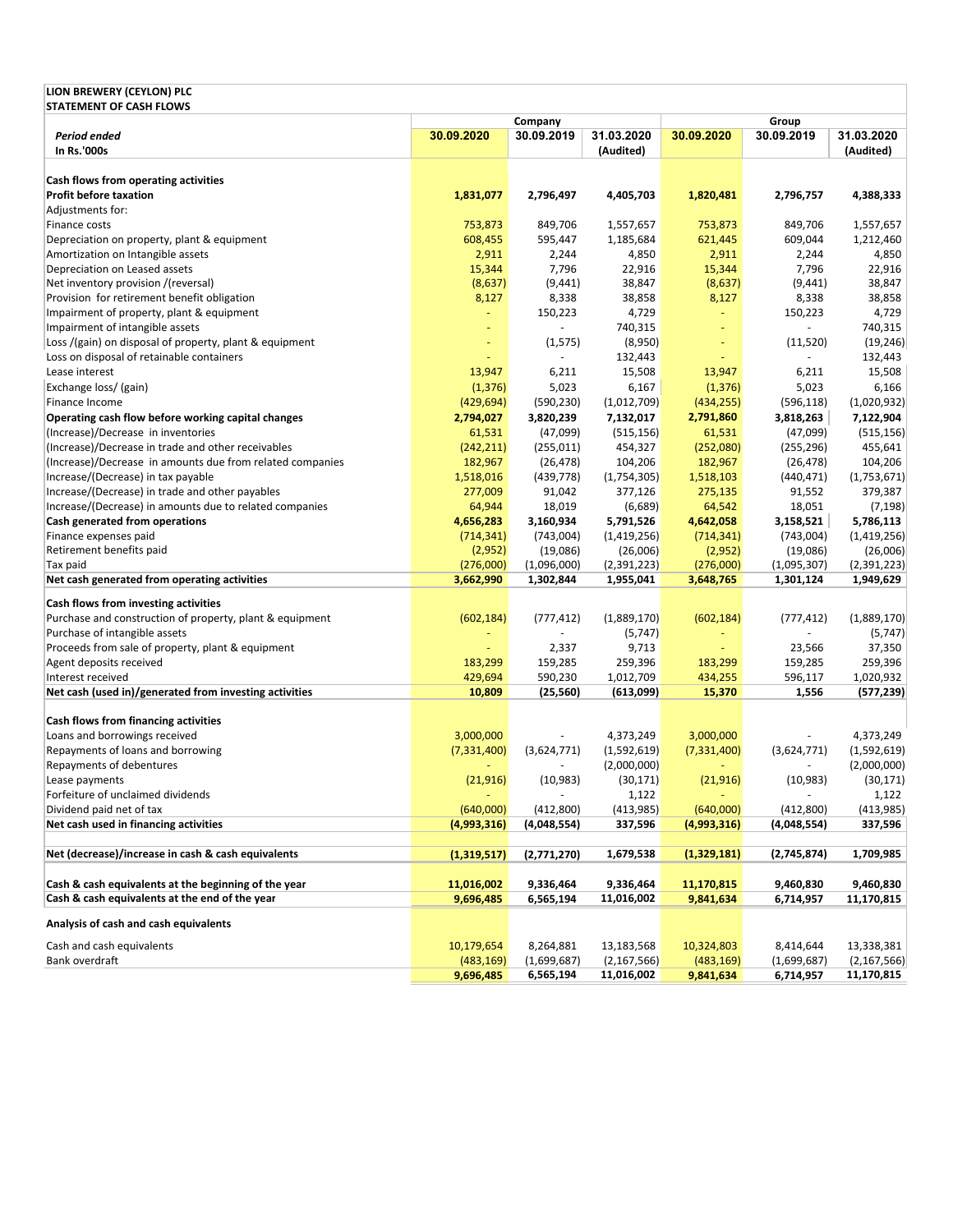# **LION BREWERY (CEYLON) PLC**

**NOTES TO THE FINANCIAL STATEMENTS**

#### **1 CORPORATE INFORMATION**

Lion Brewery (Ceylon) PLC is a public limited liability Company incorporated and domiciled in Sri Lanka and is listed on the Colombo Stock Exchange. The parent company is Ceylon Beverage Holdings PLC and the ultimate parent company is Bukit Darah PLC. The registered office of the Company is situated at No 61, Janadhipathi Mawatha, Colombo 01 and the principal place of business is situated at No 254, Colombo Road, Biyagama.

The Interim Consolidated Financial Statements comprise of the Company and its subsidiaries (together referred to as the "Group" and individually Group entities). The subsidiaries of the Company are set out below.

| <b>Subsidiary</b>               | <b>Controlling interest</b> | Note                    |
|---------------------------------|-----------------------------|-------------------------|
| Pearl Springs (Private) Limited | 100%                        | "PSPL"                  |
| Millers Brewery Limited         | 100%                        | 100% Subsidiary of PSPL |

#### **2 BASIS OF PREPARATION**

### **2.1 Statement of Compliance**

The condensed Interim Financial Statements of the Company and Group have been prepared in accordance with Sri Lanka Accounting Standard ‐ LKAS 34 – Interim Financial Reporting. This Interim Financial Statement should be read in conjunction with the Annual Financial Statements for the year ended 31st March 2020 including the changes to accounting policies as a result of adapting to Sri Lanka Financial Reporting Standards, (" SLFRSs/LKASs")

#### **2.2 Basis of measurement**

The Financial Statements have been prepared on the historical cost basis and applied consistently with no adjustments being made for inflationary factors affecting the financial statements, except for the following;

‐ Freehold Land and buildings are measured at cost at the time of acquisition and construction and subsequently at revalued amounts, which are the fair values at the date of revaluation less accumulated depreciation and impairment losses, if any.

‐ Employee benefits are recognized as the net total of the plan assets, plus unrecognized past service cost and unrecognized actuarial losses, less unrecognized actuarial gains and the present value of the defined benefit obligation.

#### **2.3 Functional Currency and Presentation Currency**

All values presented in the Financial Statements are in Sri Lankan Rupees Thousands (Rs.'000s) which is the Group's functional currency, unless otherwise indicated.

#### **3 FINANCIAL COMMITMENTS AND CONTINGENT LIABILITIES**

#### **3. 1 Finance Commitments**

Document credits established for foreign purchases of the Company as at 30th September 2020 amounts to Rs. 480,817,806/‐ (2019 ‐ Rs. 482,043,994/‐)

#### **3.2 Contingencies**

Contingent liabilities as at 30th September 2020 amounts to Rs. 269,241,777/‐ (2019 ‐ Rs. 146,388,893/‐), being bank guarantees given to Government bodies and foreign suppliers for operational purposes.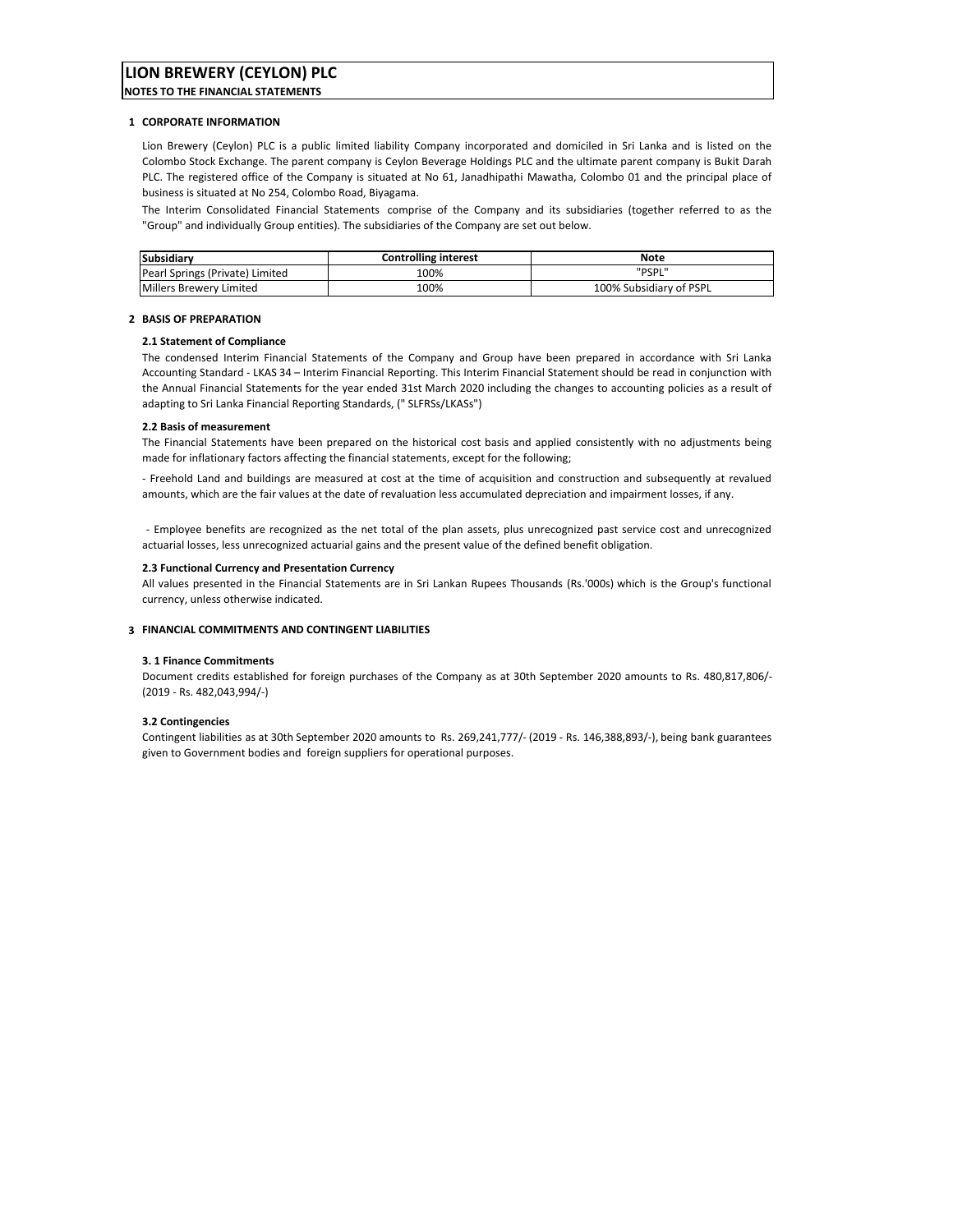# **LION BREWERY (CEYLON) PLC NOTES TO THE FINANCIAL STATEMENTS**

#### **4 LEASE CREDITOR**

|                                           | Company   |           | Group     |           |
|-------------------------------------------|-----------|-----------|-----------|-----------|
| In Rs. 000's                              | 30-Sep-20 | 31-Mar-20 | 30-Sep-20 | 31-Mar-20 |
| Balance as at beginning of the period     | 171.012   |           | 171.012   |           |
| Recognition of lease liability - SLFRS 16 |           | 107.239   |           | 107,239   |
| Leases obtained                           | 25.704    | 78.436    | 25.704    | 78.436    |
| Lease rentals paid                        | (21, 916) | (30, 171) | (21, 916) | (30,171)  |
| Interest expense for the period           | 13.947    | 15.508    | 13.947    | 15,508    |
| Balance as at end of the period           | 188,747   | 171.012   | 188,747   | 171,012   |

### **5 SEGMENTAL ANALYSIS**

The Company does not distinguish its products into significant components for different Geographical / Business segments as the differentiations are insignificant.

# **6 COMPARATIVE FIGURES**

Comparative figures/information have been reclassified where necessary in line with the changes to the new Sri Lanka Accounting Standards (SLFRS/LKAS).

### **7 EVENTS AFTER THE REPORTING PERIOD**

There were no material events taken place since September 30th, 2020 that require adjustments or disclosure in these Financial Statements.

### **8 INVESTOR INFORMATION**

| Investor Information                    | <b>Quarter Ended</b> |            | <b>Six Months Ended</b> | <b>Year Ended</b> |            |
|-----------------------------------------|----------------------|------------|-------------------------|-------------------|------------|
|                                         | 30.09.2020           | 30.09.2019 | 30.09.2020              | 30.09.2019        | 31.03.2020 |
| <b>Share Information</b>                |                      |            |                         |                   |            |
| Price as at the end of the period (Rs.) | 551.10               | 605.00     | 551.10                  | 605.00            | 520.00     |
| Highest price (Rs.)                     | 610.00               | 640.00     | 639.90                  | 640.00            | 650.00     |
| Lowest price (Rs.)                      | 520.00               | 540.00     | 445.00                  | 500.00            | 500.00     |
| <b>Trading Statistics</b>               |                      |            |                         |                   |            |
|                                         |                      |            |                         |                   |            |
| No of Transactions                      | 430                  | 202        | 651                     | 348               | 707        |
| No of Shares traded                     | 1,409,029            | 869,409    | 2,847,259               | 938,632           | 2,549,677  |
| Value of all shares traded (Rs. Mn.)    | 747                  | 492        | 1,431                   | 529               | 1,467      |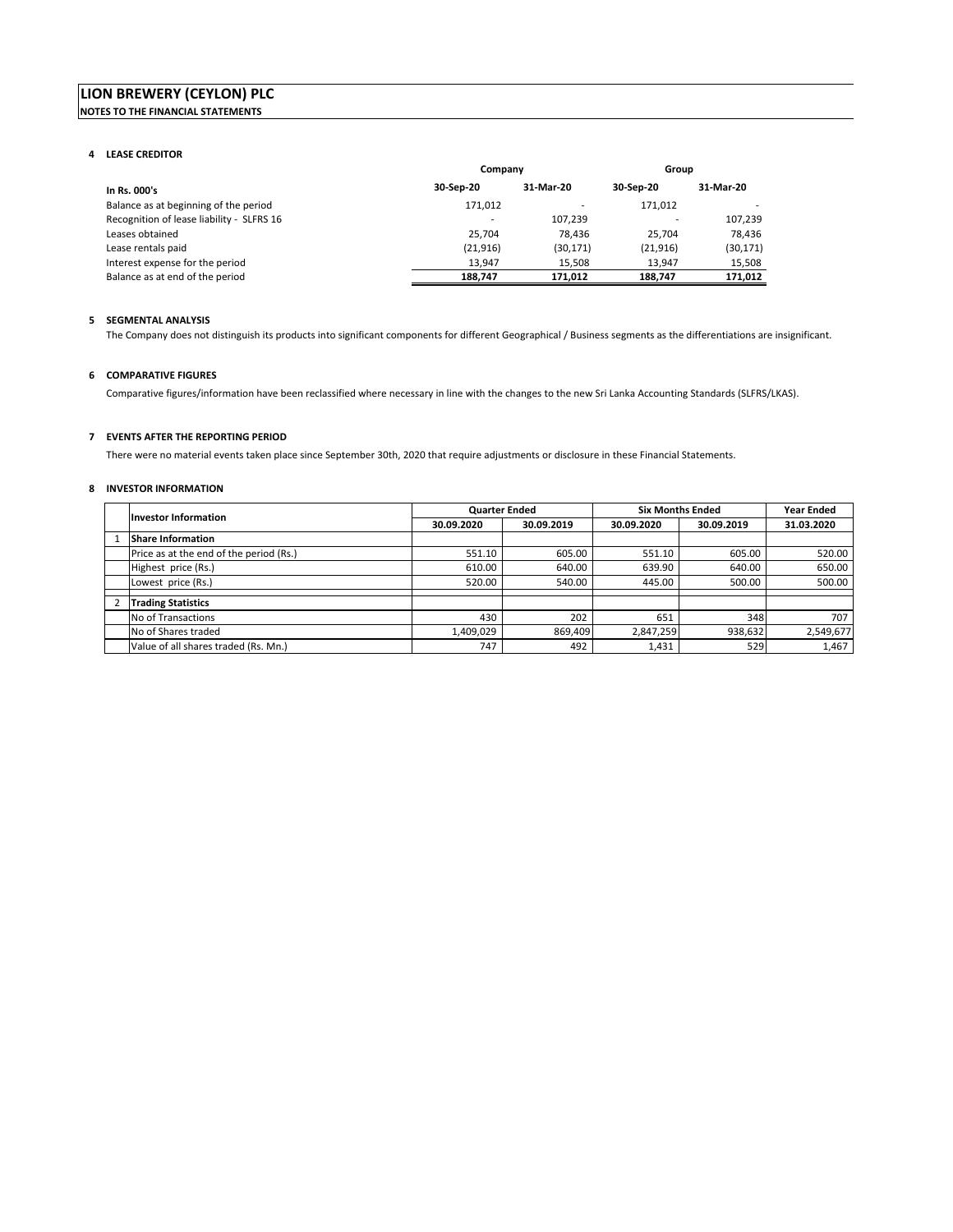#### **9 TWENTY MAJOR SHAREHOLDERS AS AT 30TH SEPTEMBER 2020**

| #              | <b>Name</b>                                                             | <b>Total Shares</b> | %     |
|----------------|-------------------------------------------------------------------------|---------------------|-------|
|                | <b>CEYLON BEVERAGE HOLDINGS PLC</b>                                     | 41,798,788          | 52.25 |
| $\overline{2}$ | CARLSBERG BREWERY MALAYSIA BERHAD                                       | 20,000,686          | 25.00 |
| 3              | CARSON CUMBERBATCH PLC A/C NO.2                                         | 4,107,793           | 5.13  |
| 4              | CB NY S/A ALLAN GRAY FRONTIER MARKETS EQUITY FUND LIMITED               | 3,424,152           | 4.28  |
| 5              | CARSON CUMBERBATCH PLC A/C NO. 01                                       | 1,402,060           | 1.75  |
| 6              | BUKIT DARAH PLC A/C NO 2                                                | 1,300,000           | 1.63  |
|                | CITIBANK NEWYORK S/A NORGES BANK ACCOUNT 2                              | 1,050,842           | 1.31  |
| 8              | SSBT-AL MEHWAR COMMERCIAL INVESTMENTS L.L.C.                            | 983,779             | 1.23  |
| 9              | RBC INVESTOR SERVICES BANK-COELI SICAV I- FRONTIER MARKETS FUND         | 703,190             | 0.88  |
| 10             | IMELLON BANK N.A.-FLORIDA RETIREMENT SYSTEM                             | 593,086             | 0.74  |
| 11             | <b>BBH-RONDURE NEW WORLD FUND</b>                                       | 472,256             | 0.59  |
| 12             | <b>GF CAPITAL GLOBAL LIMITED</b>                                        | 468,595             | 0.59  |
| 13             | ISSBT-FRANK RUSSEL TRUST COMPANY COMINGLED BENEFIT FUNDS TRUST GNA-6QH3 | 436,967             | 0.55  |
| 14             | <b>IJPMLU-T ROWE PRICE FUNDS SICAV</b>                                  | 304,242             | 0.38  |
| 15             | SAMPATH BANK PLC/MRS.PRIYANI DHARSHINI RATNAGOPAL                       | 300,000             | 0.38  |
|                | 16 DEUTSCHE BANK AG-LONDON                                              | 200,000             | 0.25  |
| 17             | <b>PORTELET LIMITED</b>                                                 | 161,920             | 0.20  |
|                | 18 SSBT-RUSSELL INVESTMENTS EMERGING MARKETS EQUITY POOL                | 157,867             | 0.20  |
| 19             | TRANZ DOMINION, L.L.C.                                                  | 129,251             | 0.16  |
| 20             | <b>BNYM RE-GHI HOLDINGS MAURITIUS</b>                                   | 120,000             | 0.15  |

### **10 PUBLIC HOLDING**

The Company is in compliance with the Minimum Public Holding requirements for Companies listed on the Main Board as per Rule 7.13.1 (a) of the Listing Rules of the Colombo Stock Exchange, under Option 3, i.e. Float‐Adjusted Market Capitalization of Rs.5 Billion with 500 Public Shareholders and a Public Holding percentage of 7.5%.

| The Company's Public Holding as at 30th September 2020 |                 |
|--------------------------------------------------------|-----------------|
| Market Capitalization of the Public Holding            | Rs.6.14 Billion |
| Percentage of ordinary shares held by the public       | 13.92%          |
| Number of Public Shareholders                          | 1.240           |

### **11 DIRECTOR'S SHAREHOLDINGS**

| As at 30th September 2020                                                   | No. of Shares |
|-----------------------------------------------------------------------------|---------------|
| Mr. D. A. Cabraal (Chairman)                                                |               |
| Mr. H. Selvanathan (Deputy Chairman)                                        | 1,579         |
| Mr. S. K. Shah (Chief Executive Officer)                                    | 6,016         |
| Mr. D. C. R. Gunawardena                                                    | 34            |
| Mr. K. Selvanathan (Director / Alternate Director to H. Selvanathan)        |               |
| Mr. D. R. P. Goonetilleke                                                   |               |
| Mrs. S. J. F. Evans                                                         |               |
| Mr. R. H. Meewakkala (Chief Executive Offier - Designate w.e.f. 01/07/2020) |               |
| Mr. Lim C. K. (resigned w.e.f. 16/10/2020)                                  |               |
| Mr. S. Selvanathan                                                          |               |
| Mr. S. Clini                                                                |               |
| Ms. V. Gun (appointed w.e.f. 19/10/2020)                                    |               |

# **12 STATED CAPITAL**

The Company's stated capital consists of 80,000,000 ordinary shares.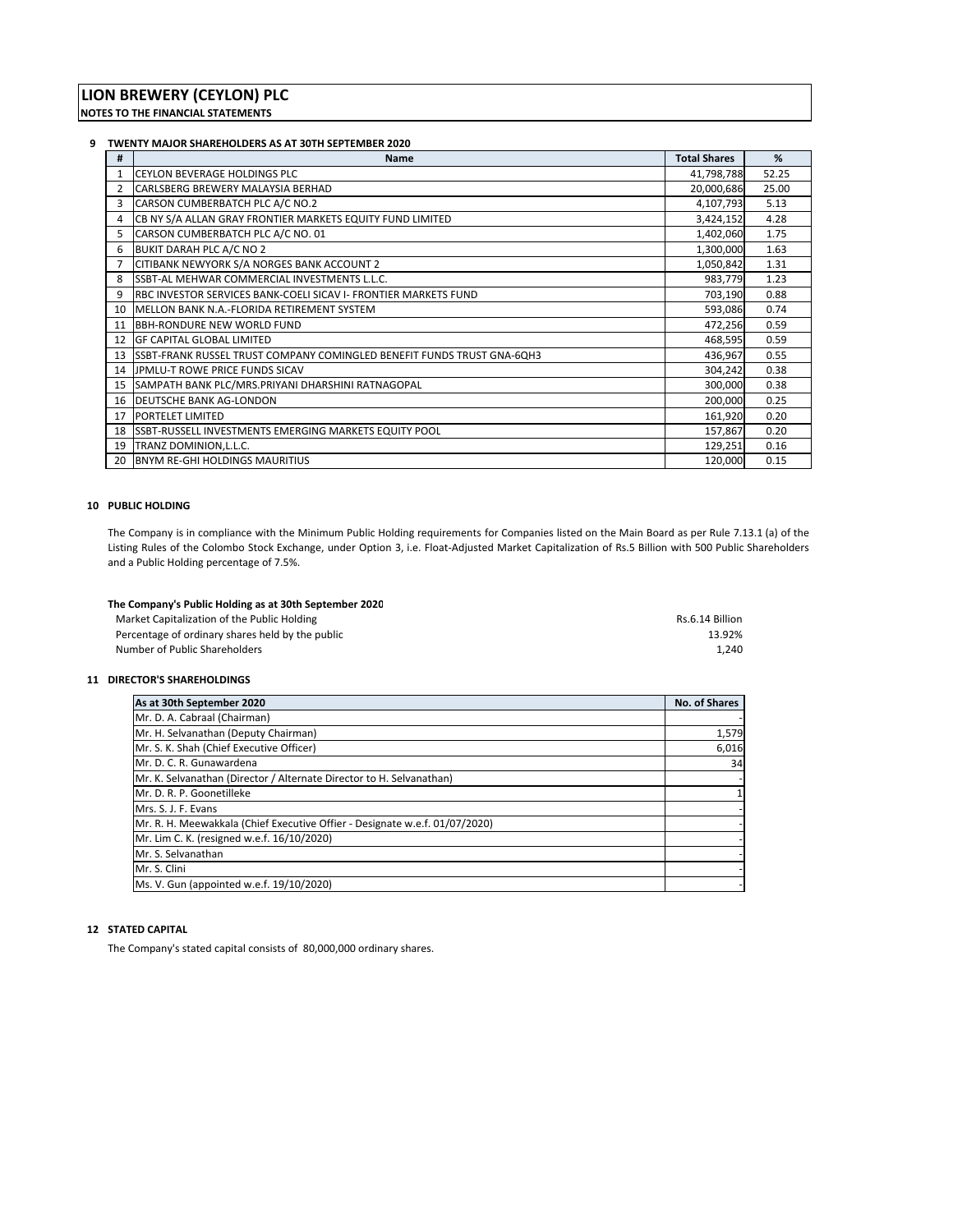# **LION BREWERY (CEYLON) PLC NOTES TO THE FINANCIAL STATEMENTS**

#### **13 RELATED PARTY TRANSACTIONS**

The Company carried out transactions in the ordinary course of its business with parties who are defined as related parties in Sri Lanka Accounting Standard LKAS 24 ‐ 'Related Party Disclosures', the details of which are reported below.

#### **(A) Transactions with Parent Company ‐ Ceylon Beverage Holdings PLC**

Messrs. D.A.Cabraal, H Selvanathan, S.K.Shah, D.C.R. Gunawardena, R.H. Meewakkala, S. Clini and Mrs. S. J. F. Evans (appointed w.e.f 01/10/2020) Directors of the company are also Directors of Ceylon Beverage Holdings PLC with which the following contracts / transactions have been entered into during the period by the Company in the normal course of business.

- (i) As per the licensed brewing agreement with Ceylon Beverage Holdings PLC, the Company was charged Rs. 68,250,778/‐ (2019 ‐Rs. 80,032,558/‐) as royalty during the period.
- (ii) As per the loan agreement with Ceylon Beverage Holdings PLC, the Company charged Rs. 17,078,942/‐ (2019 ‐ Rs. 34,135,931/‐) at a rate of AWPLR+1% as loan interest during the period.
- (iii) Balance receivable from Ceylon Beverage Holdings PLC as at 30th September 2020 is Rs. 334,524,544/‐

#### **(B) Transactions with Fellow Subsidiary ‐ Pubs 'N Places (Private) Limited**

Messrs. S.K. Shah and D.R.P. Goonetilleke, Directors of the Company are also Directors of Pubs 'N Places (Private) Limited, to which the Company sold beer for a total value of Rs. 71,563,977/‐ during the period (2019‐Rs. 99,598,500/‐).

(i) An amount of Rs. 2,009,595/‐ was paid by the Company to Pubs 'N Places (Private) Limited as trade rebates on beer purchases during the period.(2019‐ Rs. 2,931,508/‐)

(ii) As per the loan agreement with Pubs 'N Places (Private) Limited, the Company charged Rs. 3,632,262/‐ (2019 Rs. 7,122,670/‐) at a rate of AWPLR+1% as loan interest during the period.

(iii) An amount of Rs. 18,749,925/‐ was paid by the company to Pubs 'N Places (Private) Limited as marketing fee for the outlets operated by Pubs 'N Places (Private) Limited during the period. (2019 ‐ Nil)

(iv) Balance receivable from Pubs 'N Places (Private) Limited as at 30th September 2020 is Rs. 84,332,822/‐

#### **(C) Transactions with Fellow Subsidiary ‐ Retail Spaces (Private) Limited**

Messrs. S.K. Shah and D.R.P. Goonetilleke, Directors of the Company are also Directors of Retail Spaces (Private) Limited, to which the Company sold beer for a total value of Rs. 122,128,704/‐ (2019 ‐ Rs. 120,672,016/‐) during the period.

(i)Balance receivable from Retail Spaces (Private) Limited as at 30th September 2020 is Nil.

#### **(D) Transactions with Fellow Subsidiary ‐ Luxury Brands (Private) Limited**

(ii) Lion Brewery (Ceylon) PLC purchased Rs. 2,220,000/‐ worth of beer coolers during the period. (i) Messrs. S.K. Shah and D.R.P. Goonetilleke, Directors of the Company are also Directors of Luxury Brands (Private) Limited, for which the Company provided distribution services for a fee amounting to Rs. 1,138,587/‐ (2019 ‐ Rs. 5,453,347/‐) during the period. (iii) Balance receivable from Luxury Brands (Private) Limited as at 30th September 2020 is Nil.

#### **(E) Transactions with Sub Subsidiary ‐ Millers Brewery Limited**

Messrs. S.K Shah & D.R.P. Goonetilleke Directors of the Company are also Directors of Millers Brewery Limited.

(i) An amount of Rs. 4,628,360/‐ (2019 ‐Rs. 3,852,000/‐) was charged by Millers Brewery Limited for warehouse services provided to the Company during the period.

(ii) Balance payable to Millers Brewery Limited as at 30th September 2020 is Rs. 1,025,500/‐.

#### **(F) Transactions with Group entities**

Messrs. H.Selvanathan, S.K.Shah and K. Selvanathan, S.Selvanathan Directors of the Company, are also Directors of Carsons Management Services (Private) Limited., which provides supporting services to the Company. An amount of Rs. 262,136,387/‐ (2019 ‐ Rs. 254,038,203/‐) was charged by Carsons Management Services (Private) Limited to the Company during the period, which included support services fees of Rs. 224,618,494/- (2019 - Rs. 224,846,903/-) and other reimbursable expenses incurred by Carsons Management Services (Private) Limited on behalf of the Company. Balance receivable from Carsons Management Services (Private) Limited as at 30th September 2020 Rs. 7,200,000/‐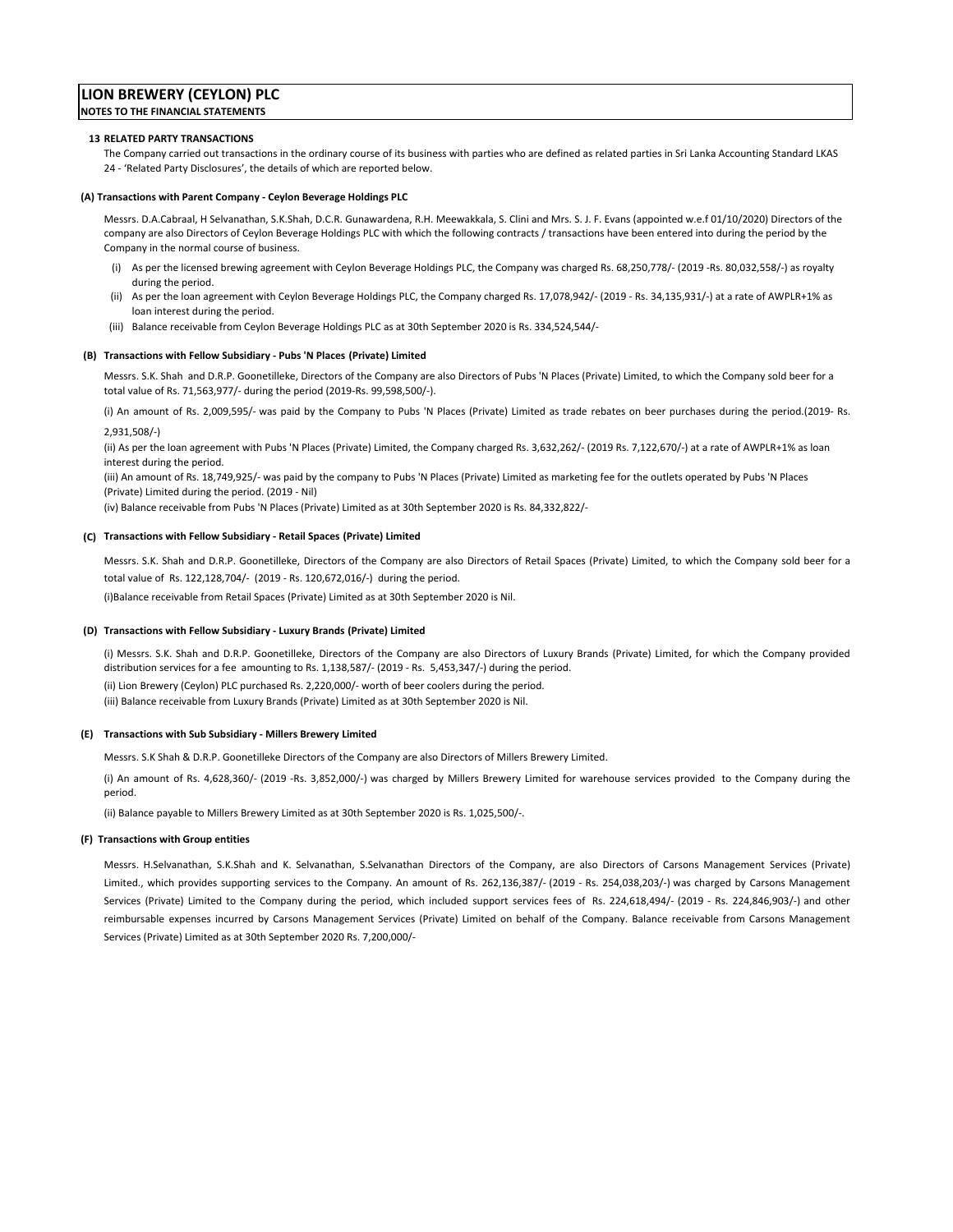# **LION BREWERY (CEYLON) PLC NOTES TO THE FINANCIAL STATEMENTS**

#### **(G) Transactions with other related entities**

- **(a)** Messrs. S. Clini, Mr. Lim C. K. (resigned on 16/10/2020) and Ms. V. Gun (appointed w.e.f. 19/10/2020) Directors of the Company represents the Carlsberg Group with which the following contracts / transactions have been entered into during the period by the Company in the normal course of business.
- (i) As per the licensed brewing agreement, a sum of Rs. 64,541,861/‐ (2019 ‐ Rs. 87,995,241/‐) was charged as royalty during the period by Carlsberg A/S.
- (ii) LBCL purchases part of its requirement of the raw material Aroma Hop From Carlsberg A/S. There were purchases during the period for a sum of Rs. 1,809,535/‐ (2019 ‐Rs. 3,500,834/‐)
- (iii) An amount of Rs. 172,289,455/‐ remains payable as at 30th September 2020.
- **(b)** Messrs. D.C.R. Gunawardena and K. Selvanathan Directors of the Company are also Directors of Pegasus Hotels of Ceylon PLC with which the following transactions have been entered into during the period by the Company in the normal course of business.
- (i) An amount of Rs. 417,484/‐ recognized as income from sale of Beer in the normal course of business. (2019‐ Rs. 873,648/‐)
- (ii) An amount of Rs. 524,553/‐ was charged as hotel chargers for services provided (2019‐ Nil)
- **(c)** Mr. D.C.R. Gunawardena, Director of the Company, is also a Director of Equity Hotels Ltd following transactions have been entered into during the period by the Company in the normal course of business.
- (i) An amount of Rs. 28,570/‐ is recognised as income from sale of Beer to Equity Hotels Ltd in the normal course of business (2019‐ Rs. 129,582/‐)

#### **(H) Transactions with key management personnel (KMP)**

According to Sri Lanka Accounting Standard 24 "Related Party Disclosures", key management personnel are those having authority and responsibility for planning and controlling the activities of the entity. Accordingly, the Directors of the Company and its parent company (including executive and non executive directors) and their immediate family members have been classified as KMP of the Company.

The compensation paid to key management personnel consist of short-term employment benefits and no other payments such as post-employment benefits, terminal benefits and share based payments have been paid to key management personnel during the period.